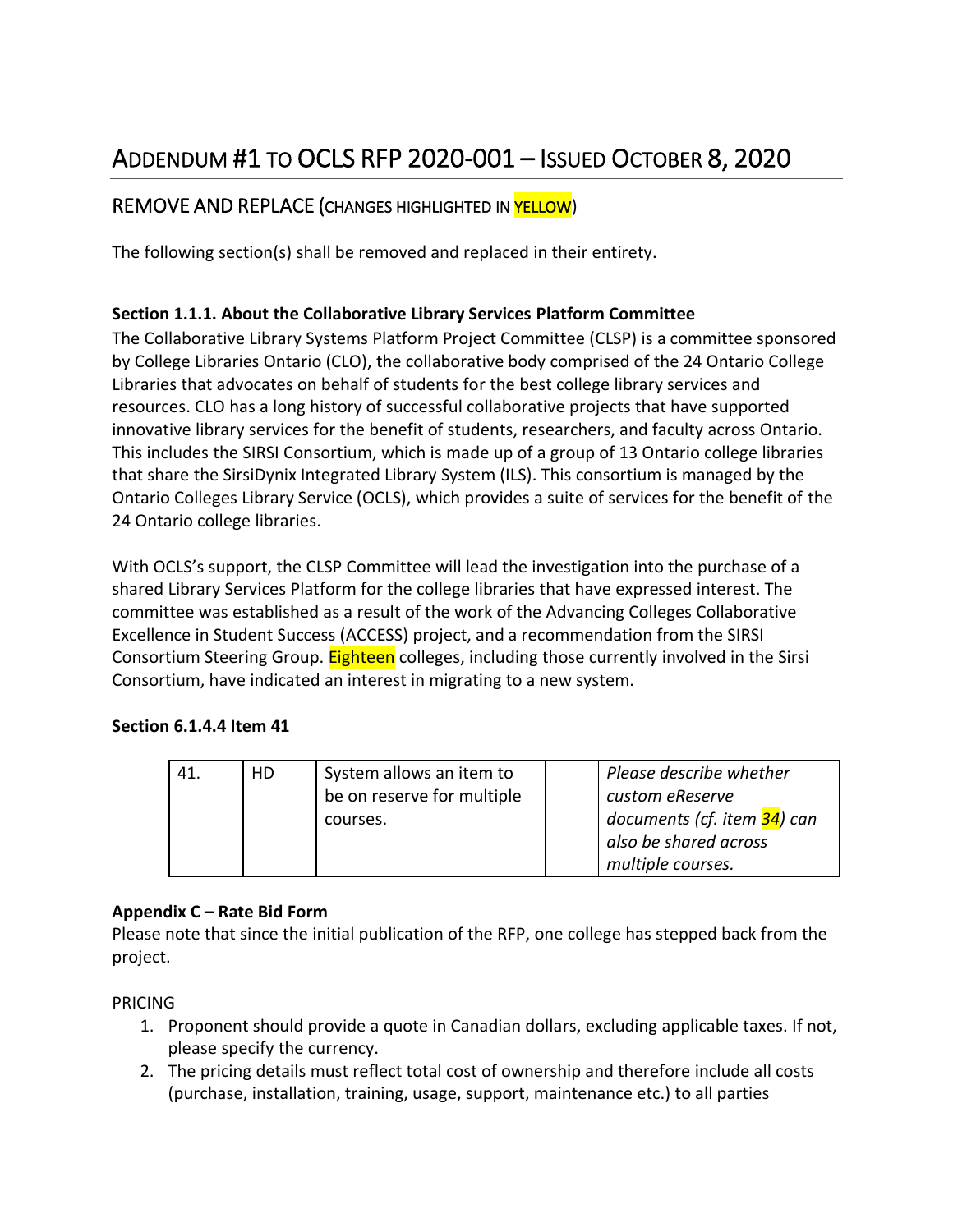concerned (College, supplier, third-party software or integration \*) as they apply. (See grid below)

\* if exact costs are unavailable, include approximation and reference to actual source

- 3. The pricing (as described above) must clearly state the cost of any component that would be shared by all participants for any common functionality.
- 4. The pricing must include clear definitions of the terms of the commitment (i.e. \$ initial purchase + \$ maintenance/year for a minimum of 5 years).

The project is for phased implementation of  $18$  institutions in first implementation/migration with implementations of additional partners on an individual basis or small groups. See list of colleges in Appendix D.

## 7.1 IMPLEMENTATION FOR **18** PARTNERS (INITIAL GROUP)

| Specify your Software License Model and Pricing |  |
|-------------------------------------------------|--|
| Formula:                                        |  |

| <b>Description</b>                                                                                                                                                              | Year 1 | Year 2 | Year 3 | Year 4 | Year 5 | <b>Assumptions</b><br>and<br>additional<br><b>Notes</b> |
|---------------------------------------------------------------------------------------------------------------------------------------------------------------------------------|--------|--------|--------|--------|--------|---------------------------------------------------------|
| <b>Software License:</b><br>For full production<br>system, including all                                                                                                        |        |        |        |        |        |                                                         |
| modules and<br>applications<br>For a Test                                                                                                                                       |        |        |        |        |        |                                                         |
| environment<br>(Sandbox) for<br>learning and testing<br>as specified in section<br>$6.5.1 - 1.$                                                                                 |        |        |        |        |        |                                                         |
| For trial access to the<br>products after<br>product demos to<br>allow staff to explore<br>the system<br>functionality on their<br>own as specified in<br>section $6.5.1 - 2$ . |        |        |        |        |        |                                                         |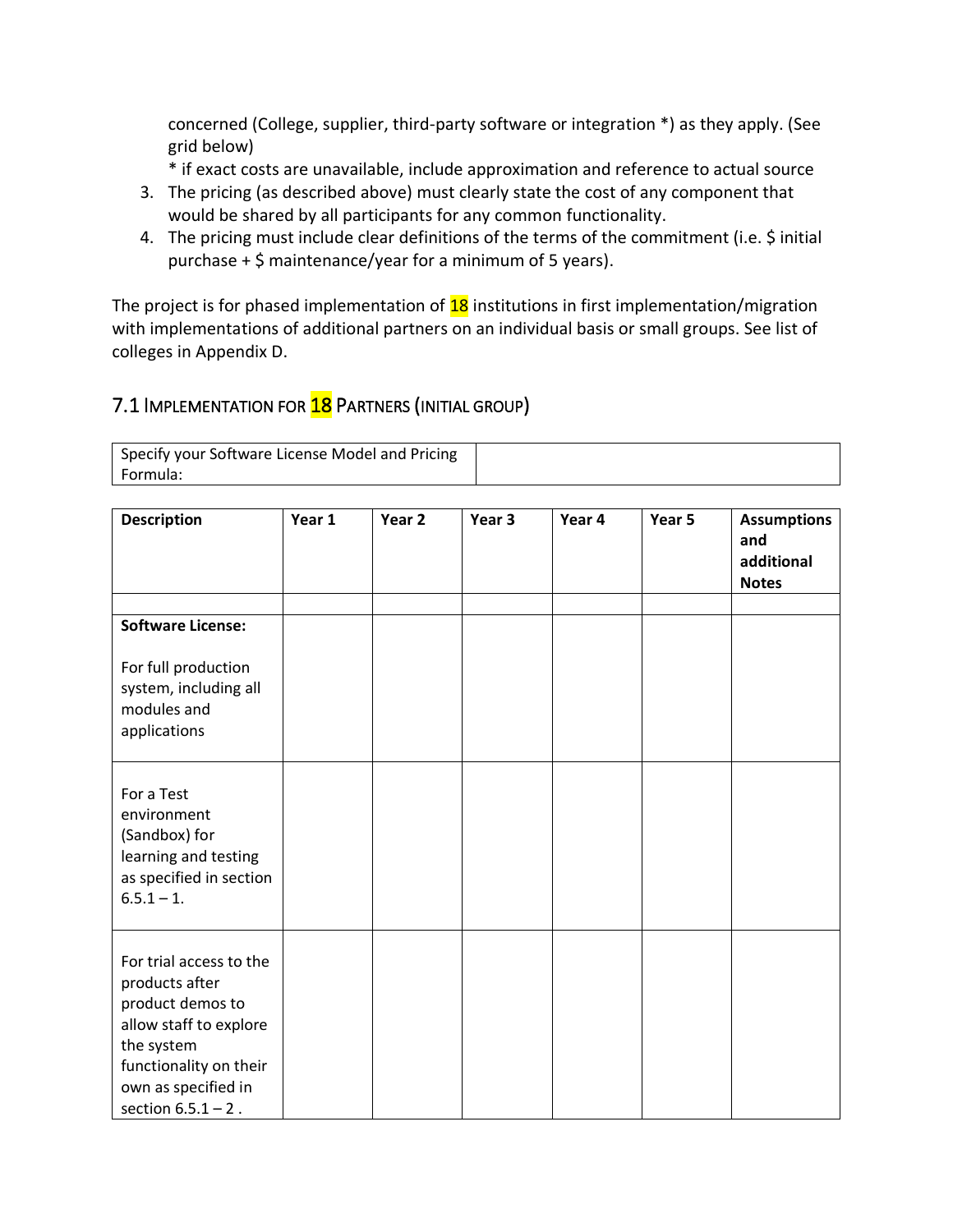| Professional                                  |  |  |  |
|-----------------------------------------------|--|--|--|
| Services:                                     |  |  |  |
| Implementation                                |  |  |  |
| (costs for each step in                       |  |  |  |
| the implementation                            |  |  |  |
| plan)                                         |  |  |  |
| Data Migration                                |  |  |  |
| services                                      |  |  |  |
|                                               |  |  |  |
|                                               |  |  |  |
|                                               |  |  |  |
| Project Management                            |  |  |  |
|                                               |  |  |  |
|                                               |  |  |  |
| Interfaces/Integration                        |  |  |  |
| or interoperability as                        |  |  |  |
| specified in section                          |  |  |  |
| 6.3.2                                         |  |  |  |
| Testing                                       |  |  |  |
|                                               |  |  |  |
|                                               |  |  |  |
| Training                                      |  |  |  |
|                                               |  |  |  |
|                                               |  |  |  |
|                                               |  |  |  |
| Documentation                                 |  |  |  |
|                                               |  |  |  |
|                                               |  |  |  |
|                                               |  |  |  |
| Additional charges for<br>Phased Installation |  |  |  |
|                                               |  |  |  |
|                                               |  |  |  |
|                                               |  |  |  |
|                                               |  |  |  |
| <b>Maintenance Cost</b>                       |  |  |  |
| and Support:                                  |  |  |  |
| Annual Maintenance                            |  |  |  |
| Cost                                          |  |  |  |
|                                               |  |  |  |
| Including updates /                           |  |  |  |
| <b>Bug fixes</b>                              |  |  |  |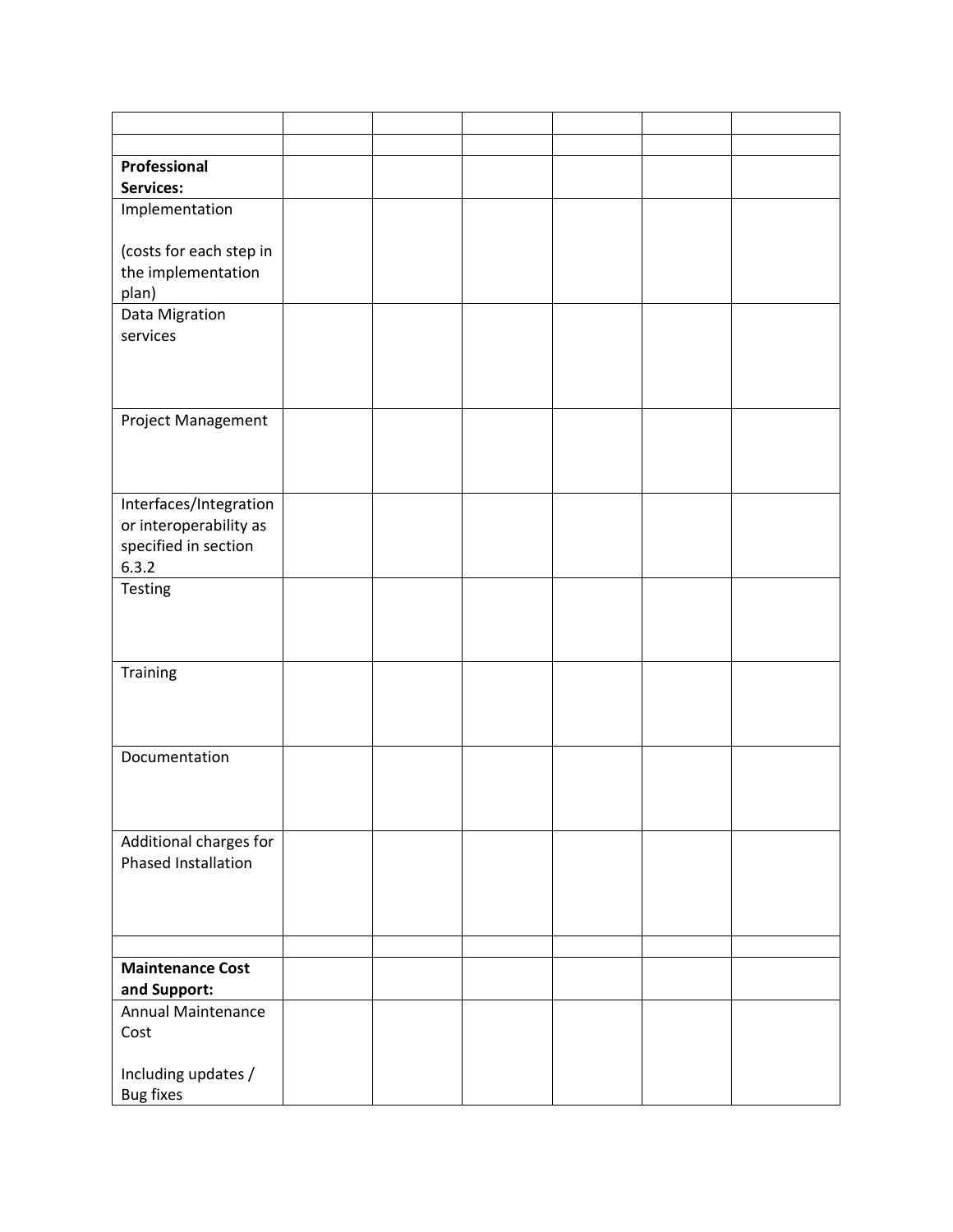| <b>Client Support</b>                                                                                 |  |  |  |
|-------------------------------------------------------------------------------------------------------|--|--|--|
| (overall support<br>model that meets the<br>needs of section 6.4.2<br>and other options<br>available) |  |  |  |
|                                                                                                       |  |  |  |
| Other costs to meet<br>the requirements of<br>this RFP                                                |  |  |  |
|                                                                                                       |  |  |  |
| <b>Grand Total</b>                                                                                    |  |  |  |

#### **Appendix D – Participating colleges**

Please note that since the initial publication of the RFP, one college has stepped back from the project.

The  $18$  members for the first phase implementation are:

- Algonquin College
- Collège Boréal
- Cambrian College
- Centennial College
- Conestoga College
- Confederation College
- Fanshawe College
- Fleming College
- George Brown College
- Georgian College
- Humber College
- La Cité Collégiale
- Lambton College
- **Mohawk College**
- Northern College
- Sault College
- Sheridan College
- St. Clair College
- St. Lawrence College

Additional information on Ontario colleges and their libraries can be found on the Ontario Colleges Library Service website at this URL:<https://www.ocls.ca/colleges>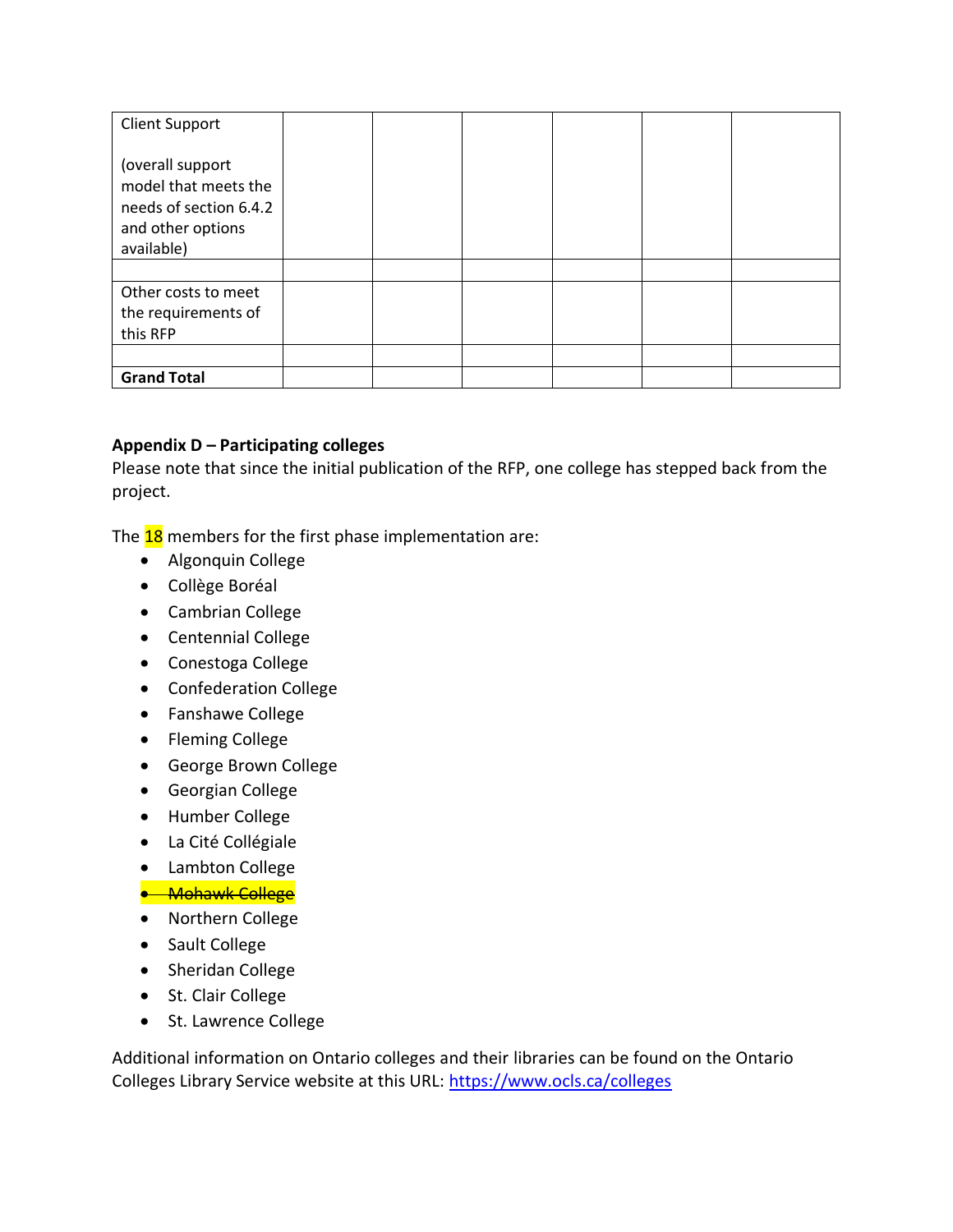## 8.1 SYSTEMS, SERVICES AND SOFTWARE APPLICATIONS CURRENTLY USED IN ONTARIO COLLEGES

The following table lists the library management systems in use by the Ontario colleges as of March 2019.

| <b>College</b>      | <b>Integrated Library System</b>            | Learning          | <b>Discovery</b> | Link Resolver                           |
|---------------------|---------------------------------------------|-------------------|------------------|-----------------------------------------|
|                     | or Library Management                       | <b>Management</b> | Layer            |                                         |
|                     | <b>System</b>                               | <b>System</b>     |                  |                                         |
| Algonquin           | SirsiDynix (SIRSI consortium)               | Blackboard        | <b>EDS</b>       | <b>Full Text</b>                        |
|                     |                                             |                   |                  | Finder                                  |
| <b>Boréal</b>       | Evergreen                                   | D <sub>2L</sub>   | (none)           | <b>360 Link</b>                         |
| Cambrian            | <b>Mandarin OASIS</b>                       | Moodle            | <b>EDS</b>       | <b>Full Text</b><br>Finder              |
| Centennial          | SirsiDynix (SIRSI consortium)               | D <sub>2L</sub>   | Summon           | <b>360 Link</b>                         |
| Conestoga           | SirsiDynix (SIRSI consortium)               | D <sub>2L</sub>   | <b>EDS</b>       | <b>Full Text</b><br>Finder              |
|                     | Confederation SirsiDynix (SIRSI consortium) | Blackboard        | <b>EDS</b>       | <b>Full Text</b><br>Finder              |
| Fanshawe            | SirsiDynix                                  | D <sub>2L</sub>   | <b>EDS</b>       | <b>Full Text</b><br>Finder              |
| <b>Fleming</b>      | SirsiDynix (SIRSI consortium)               | D <sub>2L</sub>   | <b>EDS</b>       | <b>Full Text</b><br>Finder              |
| <b>George Brown</b> | SirsiDynix (SIRSI consortium)               | Blackboard        | <b>EDS</b>       | <b>Full Text</b><br>Finder              |
| Georgian            | SirsiDynix (SIRSI consortium)               | Blackboard        | <b>EDS</b>       | <b>Full Text</b><br>Finder              |
| <b>Humber</b>       | SirsiDynix (SIRSI consortium)               | Blackboard        | Summon           | <b>360 Link</b>                         |
| La Cité             | SirsiDynix (SIRSI consortium)               | D <sub>2L</sub>   | (none)           | (none)                                  |
| Lambton             | Mandarin M5                                 | D <sub>2L</sub>   | (none)           | (none)                                  |
| <b>Mohawk</b>       | <b>Evergreen</b>                            | <del>D2L</del>    | <b>EDS</b>       | <b>Full Text</b><br><mark>Finder</mark> |
| Northern            | SirsiDynix (SIRSI consortium)               | Blackboard        | (none)           | (none)                                  |
| Sault               | SirsiDynix (SIRSI consortium)               | D <sub>2L</sub>   | <b>EDS</b>       | <b>Full Text</b><br>Finder              |
| <b>Sheridan</b>     | SirsiDynix (SIRSI consortium)               | D <sub>2</sub> L  | Summon           | <b>360 Link</b>                         |
| St. Clair           | Centriva                                    | Blackboard        | Summon           | <b>360 Link</b>                         |
| St. Lawrence        | SirsiDynix (SIRSI consortium)               | Blackboard        | <b>EDS</b>       | <b>Full Text</b><br>Finder              |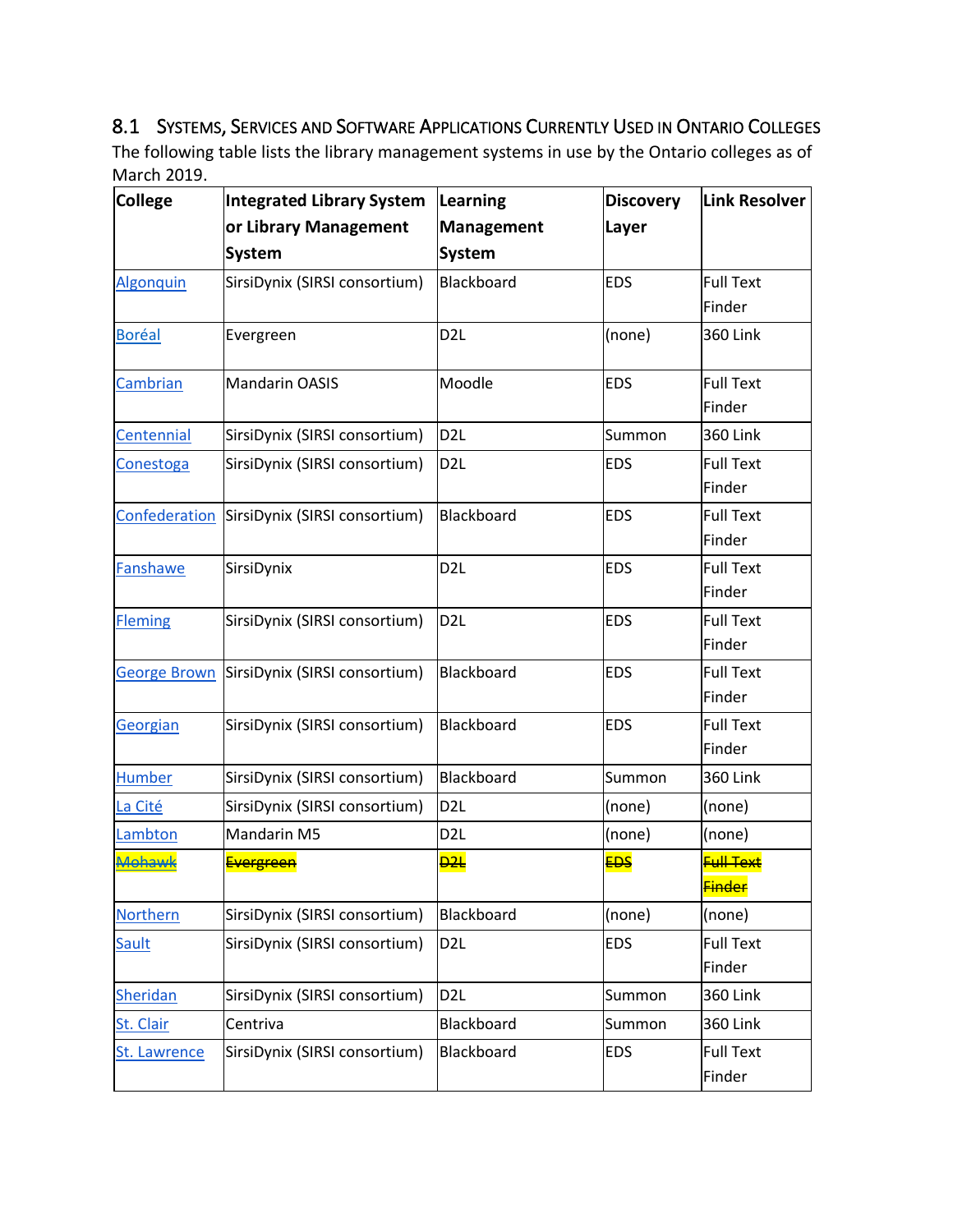## 8. 2 INSTITUTION PROFILES

| Name of             | Number of total college | Number of library staff | Estimated number of        |
|---------------------|-------------------------|-------------------------|----------------------------|
| Institution         | <b>FTE</b>              | <b>FTE</b>              | bibliographic records (all |
|                     |                         |                         | formats)                   |
| <b>Algonquin</b>    | 20,238                  | 20.18                   | 353,046                    |
| <b>Boréal</b>       | 1,383                   | 1.00                    | 4,899                      |
| Cambrian            | 3,274                   | 5.00                    | 42,488                     |
| Centennial          | 11,478                  | 48.62                   | 298,659                    |
| Conestoga           | 10,710                  | 60.02                   | 278,725                    |
| Confederation       | 2,770                   | 6.00                    | 121,096                    |
| <b>Fanshawe</b>     | 14,174                  | 25.50                   | 23,000                     |
| <b>Fleming</b>      | 5,850                   | 5.00                    | 35,085                     |
| <b>George Brown</b> | 21,116                  | 45.00                   | 409,975                    |
| Georgian            | 9,168                   | 24.00                   | 89,061                     |
| <b>Humber</b>       | 21,963                  | 34.90                   | 142,834                    |
| La Cité             | 4,279                   | 3.00                    | 12,705                     |
| Lambton             | 2,508                   | 5.00                    | 7,168                      |
| Mohawk              | <mark>12,162</mark>     | <b>15.00</b>            | 63,000                     |
| Northern            | 856                     | 5.00                    | 28,493                     |
| Sault               | 1,933                   | 3.80                    | 311,766                    |
| Sheridan            | 16,058                  | 31.00                   | 610,415                    |
| St. Clair           | 7,502                   | 7.00                    | 45,786                     |
| St. Lawrence        | 5,198                   | 8.37                    | 327,727                    |

Note: figures in the table below are based on latest available data.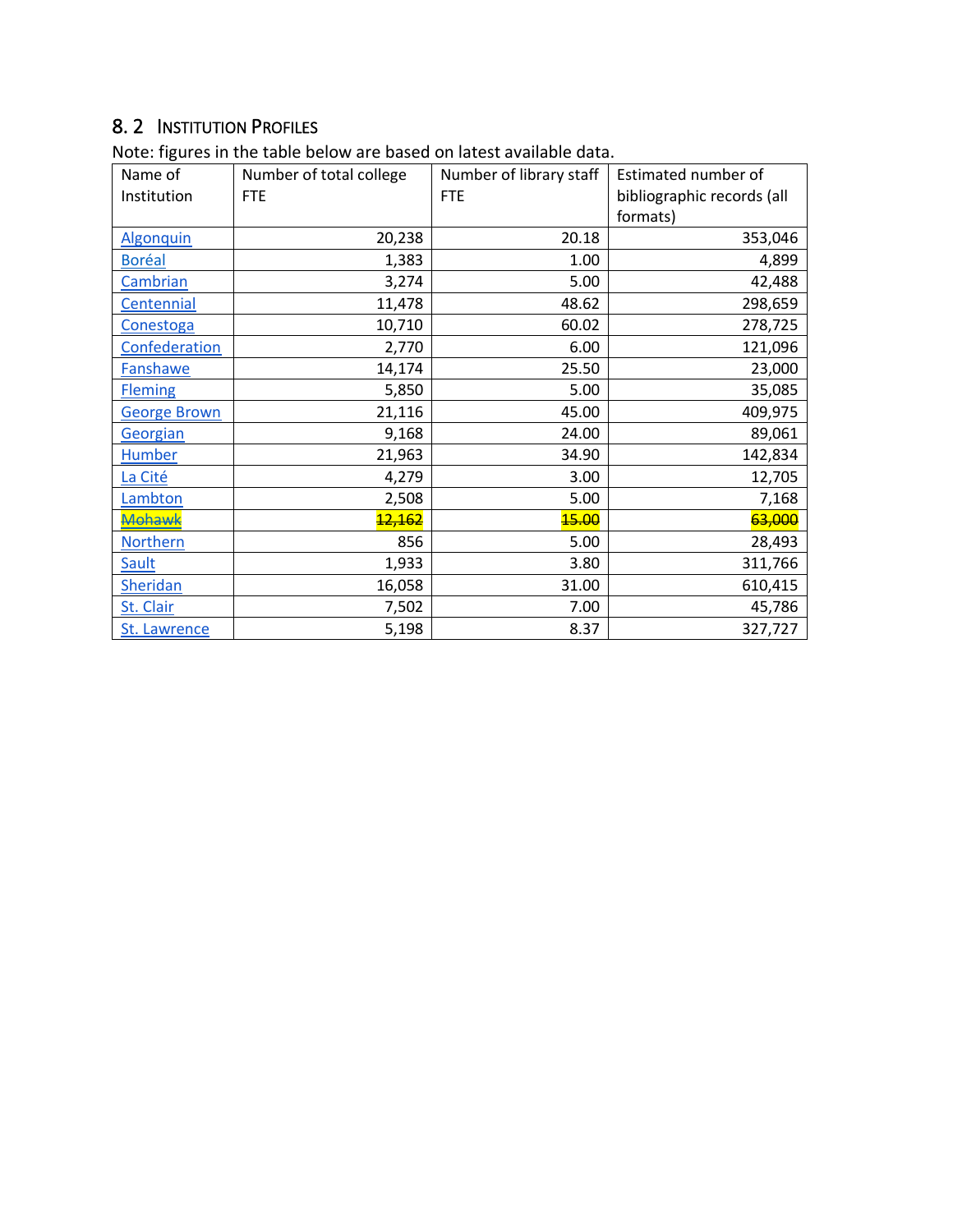## QUESTIONS AND ANSWERS

#### QUESTION # 1:

Can you please clarify when reference information is required? Should references be submitted with proposal requirements during Stage I? If so, how many references should be included?

**Response:** References will only be required for proponents invited to Stage IV (presentations). Proponents will be notified of an invitation to interview and provide a presentation by November 30th. They will then be asked to provide two (2) relevant references. References will need to be provided in advance of the date of the presentation (anticipated week of December 7).

## QUESTION # 2:

Item 6.2.6.1 asks about an available digital repository solution. For each library, could you please provide an estimate of the digital collection storage currently used as well as estimates for the next 9 years (to cover the number of years of pricing requested)?

**Response:** A number of colleges already have a digital repository solution, some individually and some via a multitenant architecture operated by OCLS (see Question #20 for details). Needs vary from college to college, but the development of digital collections (including but not limited to archive materials, faculty and student works, research data, etc.) is a growing trend among Ontario colleges. Proponents are asked to describe whether a digital repository solution is available as part of their proposal, but there are no requirements to detail how existing college digital collections would be migrated into such a repository. If the repository option is priced separately from your main offering, please detail this option in your response. If a number of objects is required in order to provide pricing, an estimate of 6,000 objects per college, or 10 GB storage per college can be used.

## QUESTION # 3:

Would you prefer the group share one digital repository site, or would each library need their own individual site?

**Response:** Each library needs the ability to individually manage and present their collection with their own branding. Either individual repositories, or a solution with a shared repository but individual college instances/interfaces (multitenant architecture) are acceptable.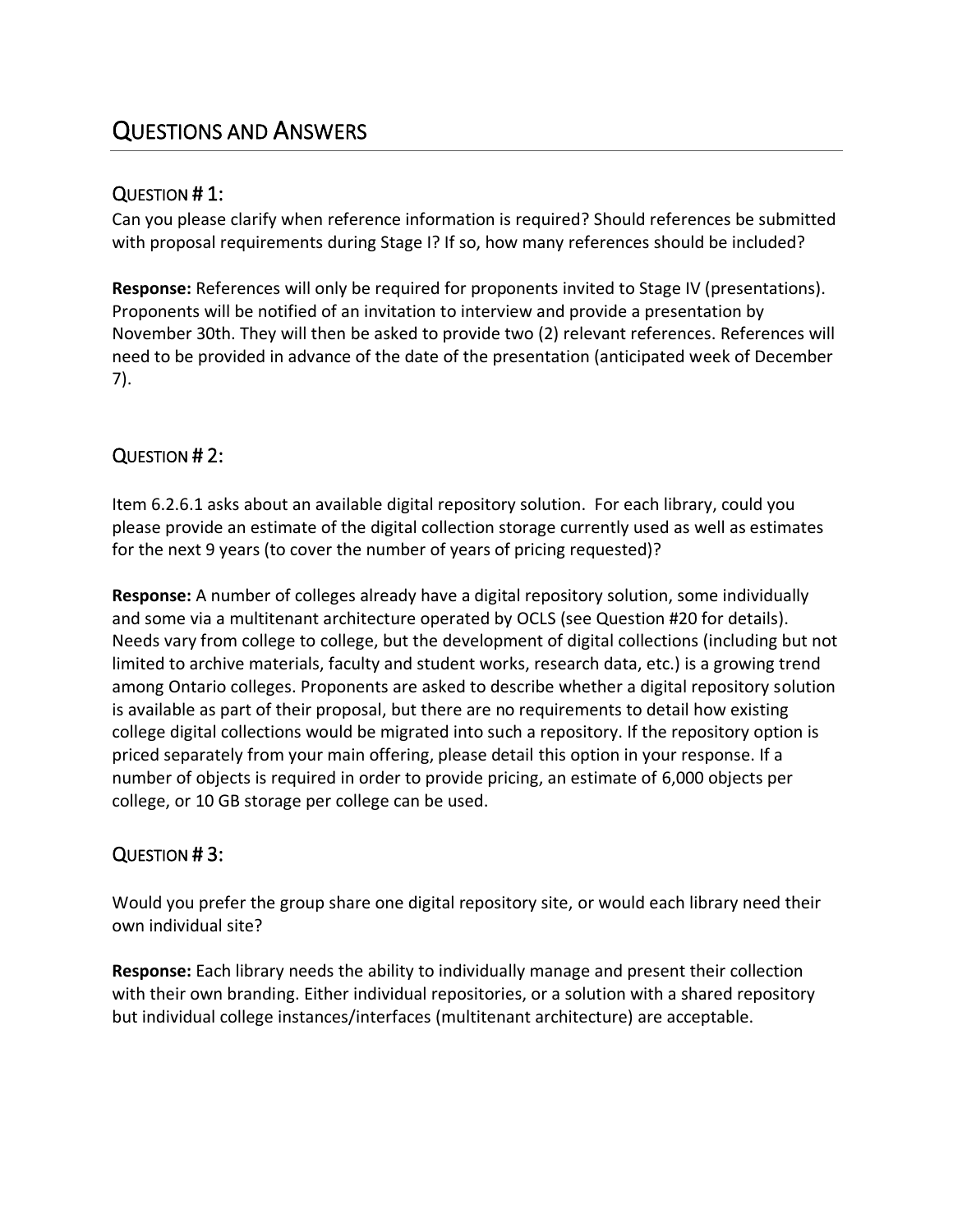#### QUESTION # 4:

The "Comments" cell of requirement 41 [of section 6.1.1.4 on page 45] has a Microsoft Word "Error! Reference source not found. " message. What should the reference be?

**Response:** The reference is to item 34 in the same section (page 44). Our apologies for this issue. This error has also been addressed in Appendix D Remove and Replace.

#### QUESTION # 5:

The "Comments" cell instructs us to indicate "cloud or SaaS". In most situations, those two words are synonymous. How do you distinguish "cloud" form "SaaS"?

**Response:** In the context of this RFP, "cloud solution" or "SaaS - Software as a Service" can be used interchangeably.

#### QUESTION # 6:

What do the libraries consider to be "key user tasks"? [in item 11, Section 6.1.3, page 40]

**Response:** These are tasks that library patrons are expected to regularly perform on the system's public interface. Such tasks include, but are not limited to: searching for content, accessing digital content, looking up physical location information (e.g. call numbers), authenticating/signing on, placing or renewing holds, accessing user accounts, editing personal information, etc.

#### QUESTION # 7:

EZproxy and Open Athens are typically used in patron-facing services while CAS and Shibboleth are used in both patron-facing and staff-facing applications. Please clarify the use cases where requirements 1 and 2 [of Section 6.3.1 on page 64] are to be used on the desired system.

#### **Response:**

For requirement 1, the use case is library patrons authenticating in order to access digital resources licensed by their college (e.g. online databases, journal articles, streaming videos, etc.).

For requirement 2, the use case is library patrons and library staff authenticating to access all functionalities of the Library Services Platform that require authentication, including but not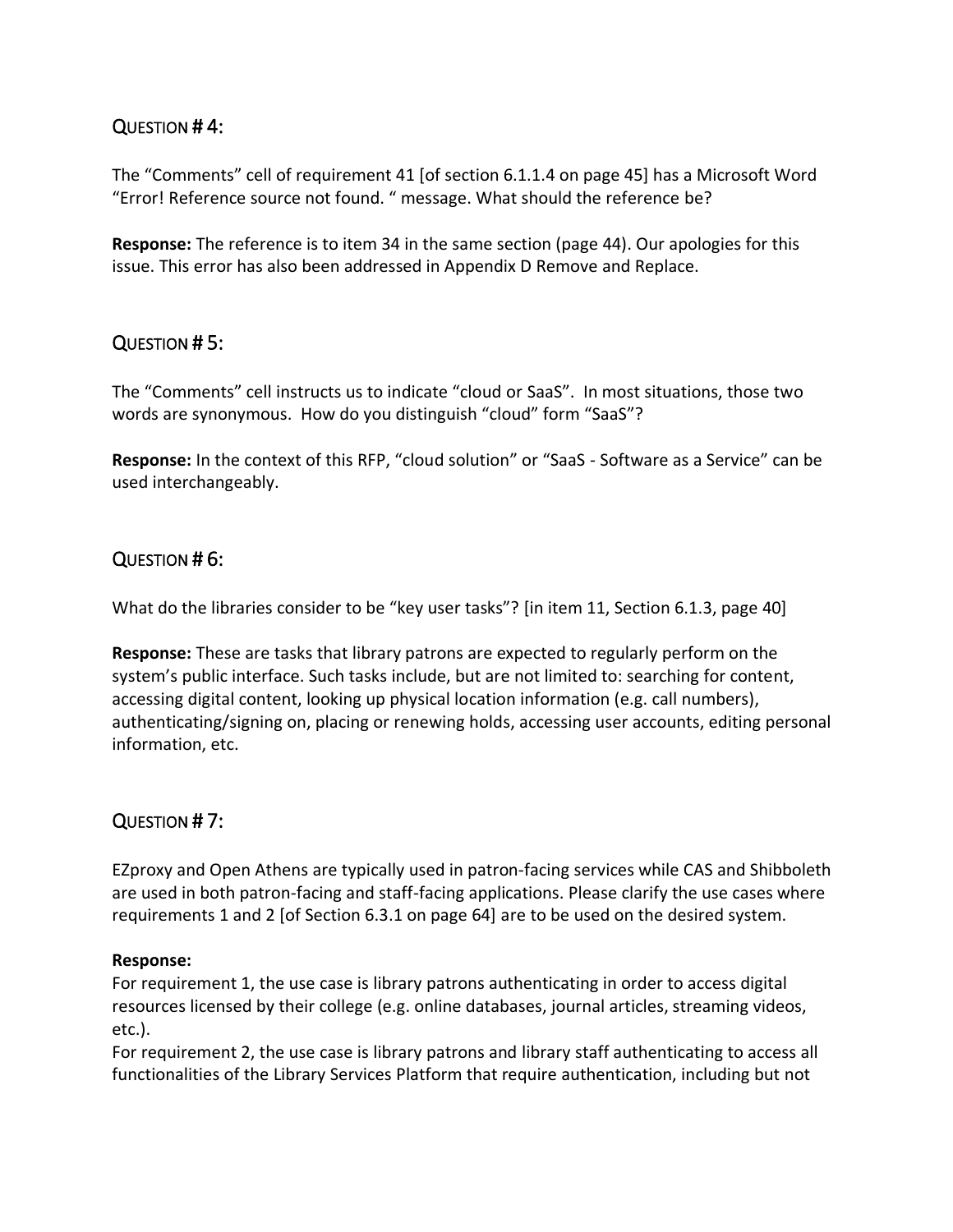limited to: patrons signing on to their account and placing holds, staff signing on to access the cataloguing interface, staff signing on to access the reporting interface, etc.

### QUESTION # 8:

The Feature Detail [of item 11 in Section 6.3.3 on page 69] says "System refreshes licenced content frequently." Please describe the nature of the licensed content.

**Response:** Licensed content refers to digital content licensed by a college for use by their students, faculty and staff. Such content can include ebooks, online newspapers and magazines, academic journal databases, teaching support materials (e.g. language-learning courses, 3D anatomy resources), ready reference materials (e.g. online encyclopedias, dictionaries, and directories), etc.

The expectation is that the Library Services Platform will include a knowledge base that describes such licensed content so that library users can search for it without libraries needing to catalog each item manually. Since contents of such online licensed collections tend to change regularly (some databases see titles being added or removed on a daily basis, for example), an important feature of a knowledge base is that it is regularly kept up to date to reflect such changes.

## QUESTION # 9:

The Feature Detail [of item 15 in Section 6.3.3 on page 70] says "System allows single-click retrieval of online resources." Please describe the nature of the online resources.

**Response:** In this context, online resources are synonymous with the licensed content described in the response to question 8 above. Such content can include ebooks, online newspapers and magazines, academic journal databases, teaching support materials (e.g. language-learning courses, 3D anatomy resources), ready reference materials (e.g. online encyclopedias, dictionaries, and directories), etc.

#### QUESTION # 10:

What is a consortial vendor agreement and how does it differ from a consortial license agreement?

**Response:** The two terms are used interchangeably. These are agreements between a digital content vendor and a group of college libraries to provide access to digital content to college students, faculty and staff. Such agreements are usually negotiated and maintained by OCLS, on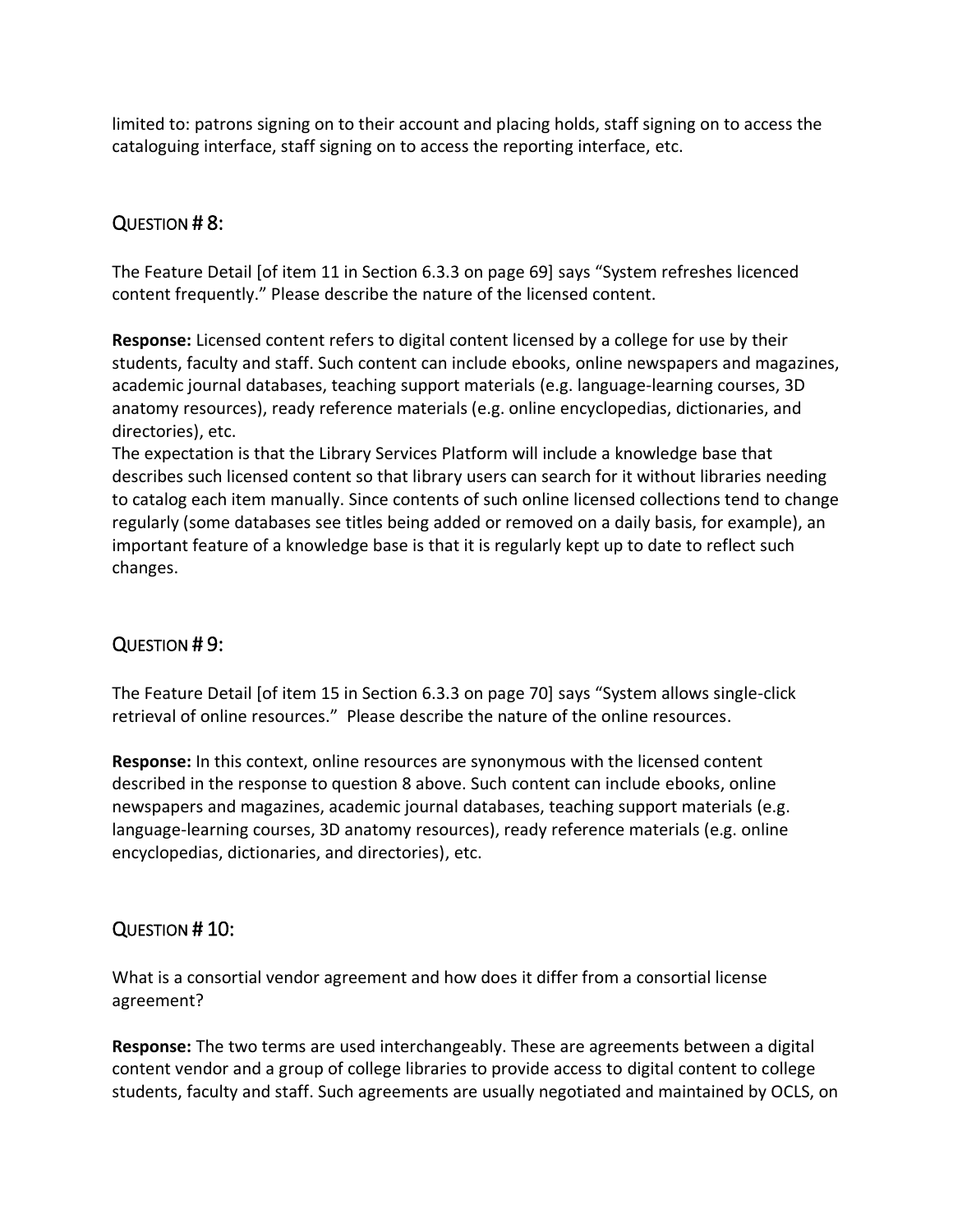behalf of the college libraries and include both pricing models and the terms under which the access to licensed content is granted.

## QUESTION # 11:

In Appendix C you mention additional partners may be added to this project in the future. Who do you anticipate would be additional partners, and is there an expected or possible date at which they would join the project?

**Response:** Additional partners would be Ontario colleges not among the initial list of colleges participating in the CLSP initiative. Out of the 24 publicly funded colleges in Ontario, 18 have expressed their interest in this project, but the final decision to join will be made on a college by college basis. It is possible, that fewer than 18 colleges will end up being part of the initial group of members, with others joining later as their local priorities evolve. In either case, there are no expected join dates at this stage. In Section 7.2 of the RFP, vendors are invited to provide details about their pricing formula for additional members (e.g. based on full-timeequivalent/FTE numbers, number of holdings, etc.) in order for colleges to evaluate their ability to join at a later date, if need be.

## QUESTION # 12:

Do the OCLS members not listed as participating institutions in Appendix D expect to receive services from the central office under this project? If so, please describe so that we can better understand any expectations regarding interoperability with other systems and our proposed solution.

**Response:** OCLS will continue to provide existing services to all 24 publicly-funded Ontario colleges. A full list of these services can be found at [https://www.ocls.ca/services.](https://www.ocls.ca/services) It is expected that a number of these services will interact closely with the LSP chosen in this project, in particular:

- OCLS provides consortial negotiation of digital resources and the associated management of licensing agreements, invoicing and college billback, and enabling access to licensed content. Such agreements managed by OCLS involve both colleges participating in this project and others. Please specify in Section 6.2.4 of the RFP which electronic resource management features of your solution will enable the consortial management of such resources.
- Through the Remote Access service, OCLS provides a consortial EZProxy instance allowing colleges participating in the service to provide authenticated access to licensed resources to their users. Unless your solution provides a similar functionality, it will be expected to interact with EZProxy.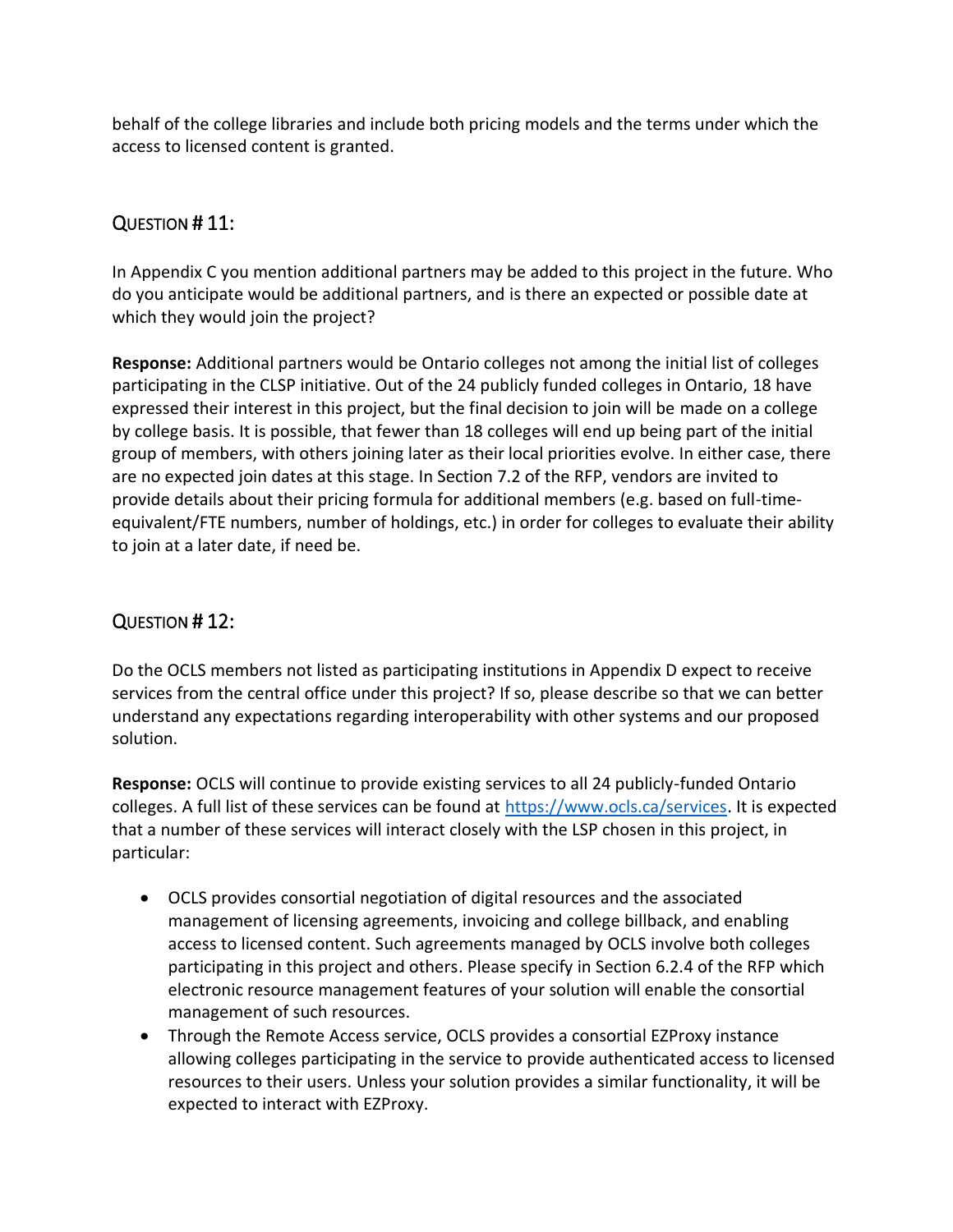• Services associated with the Colleges Union Catalogue, as described in Section 1.1.5 of the RFP.

#### QUESTION # 13:

On p. 16, Section 4.1.1, "Timetable" notes an anticipated project start date. Do you have an anticipated go-live date?

**Response:** No go-live date has been fixed yet. Proponents are invited to propose a migration and implementation calendar based on a project start date in the Summer or early Fall of 2021. See also Question #22.

#### QUESTION # 14:

May we provide links for in answers to questions such as, "Please provide examples of documentation and training materials" or "Describe the resources and materials available for customers, including the consortium office (OCLS), to troubleshoot and/or solve their own problems with the service (e.g., documentation, FAQ, release notes, patch information, etc.)."

**Response:** Links to examples can be provided. It is the Proponent's responsibility to ensure that all links provided are accurate and functioning, as a broken or failed link could be construed as failure to submit the information.

#### QUESTION # 15:

Can you clarify the "Anticipated Start Date" listed in the timeline. Does that mean the start of an agreement, kick-off or go-live?

**Response:** This date refers to the implementation/migration kick-off date. See also Questions #13 and #22.

#### QUESTION # 16:

Please provide numbers for the total number of unique e-journal titles per participating member.

**Response:** Unfortunately, colleges are only tracking and reporting number of databases and journal collections, not individual titles. Each database may include several thousand journal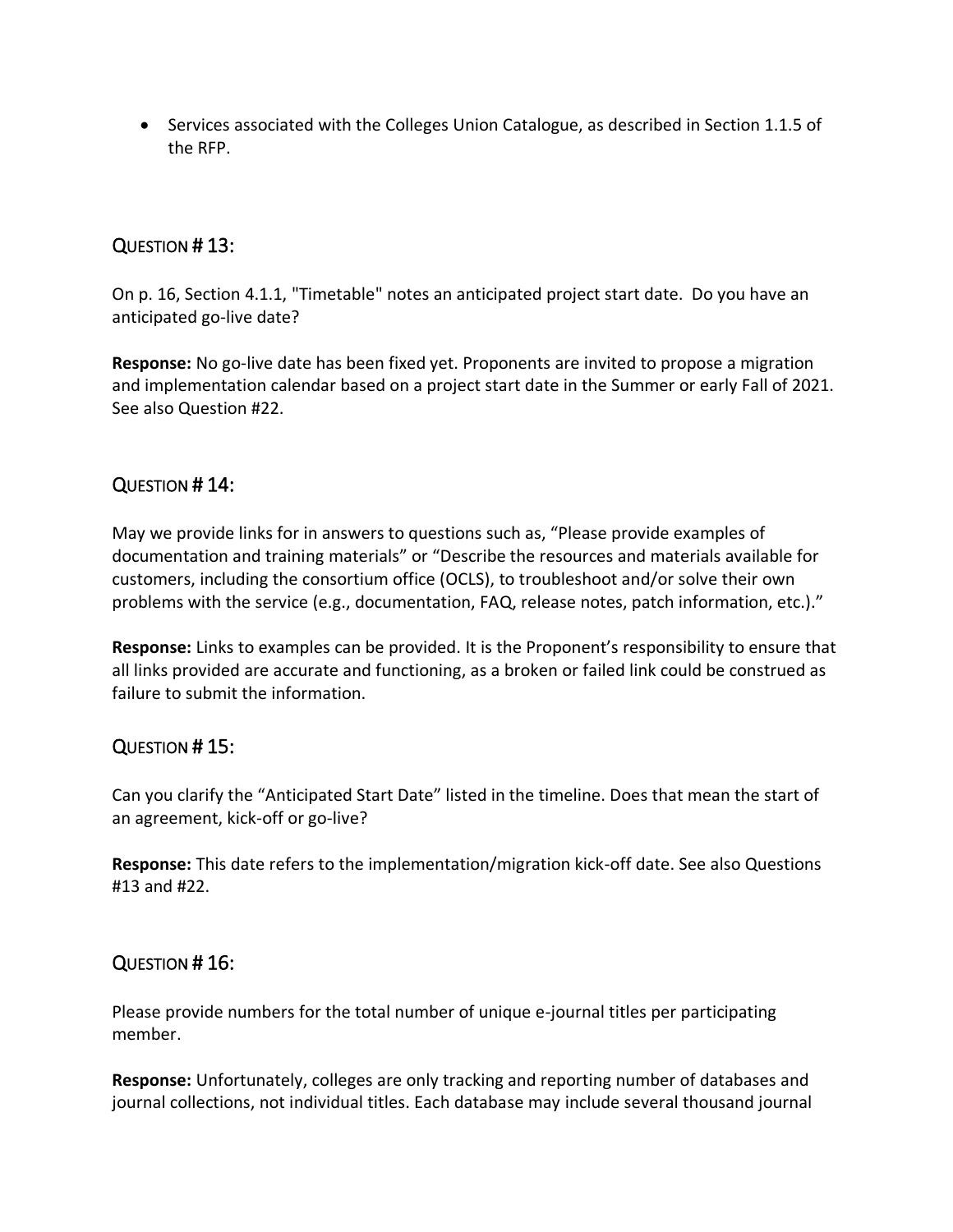titles. The following table provides an estimate of the number of such databases based on most recent data:

| Name of             | <b>Estimated number of</b> |     |
|---------------------|----------------------------|-----|
| Institution         | electronic databases       |     |
| Algonquin           |                            | 122 |
| <b>Boréal</b>       |                            | 28  |
| Cambrian            |                            | 27  |
| Centennial          |                            | 115 |
| Conestoga           |                            | 133 |
| Confederation       |                            | 103 |
| Fanshawe            |                            | 92  |
| <b>Fleming</b>      |                            | 25  |
| <b>George Brown</b> |                            | 47  |
| Georgian            |                            | 59  |
| <b>Humber</b>       |                            | 124 |
| La Cité             |                            | 25  |
| Lambton             |                            | 73  |
| <b>Northern</b>     |                            | 73  |
| Sault               |                            | 82  |
| Sheridan            |                            | 215 |
| St. Clair           |                            | 49  |
| <b>St. Lawrence</b> |                            | 98  |

## QUESTION # 17

Do the staffing numbers provided [in Appendix D] include student/part time workers? If not, how many additional users would need to be able to login to the system?

**Response:** These numbers include part-time workers as full-time equivalents (e.g. 2 part-time employees working 2.5 days per week would count as 1 FTE). Student workers are not included in these numbers. It can be expected that each college would need up to 10 additional library user accounts in addition to the library staff FTE figures provided in Appendix D.

#### QUESTION # 18:

Please provide numbers for the total number of digital objects (if applicable)

**Response:** This information is not available, see Question #2. For the purpose of the RFP response, an estimate of 6,000 objects per college can be used.